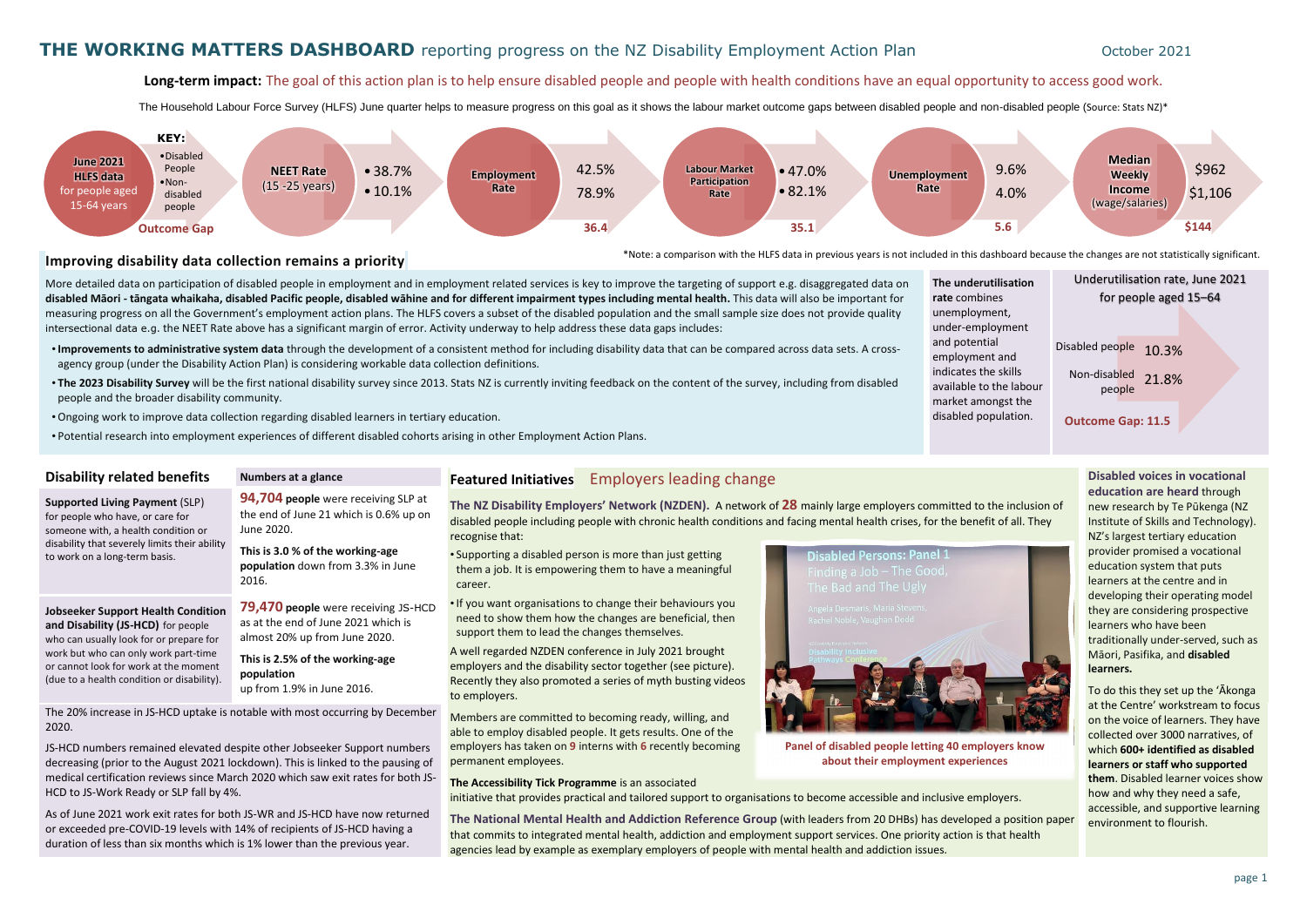The action plan is a living document and new actions are listed in this dashboard where they address one of the six priority areas and are consistent with the Kaupapa outlined in [Working Matters.](https://www.msd.govt.nz/what-we-can-do/disability-services/disability-employment-action-plan/index.html) This dashboard provides an opportunity to showcase progress as well as identify new actions that could be progressed to address the action plan priorities alongside Government's broader work programme.

All 3 initial actions are progressing and more action is planned to **transform careers education in schools:** A cross-agency 'education to employment' package is being developed which will include support for at-risk ākonga, including disabled ākonga.

**TEC 15 Incheffer 15 Incheffer** e practices which might result or unintentional) against eople and to improve outcomes ication journey. For 2023 equirement applies to providers g from the TEC. The state of the Significant progress has

### **d** people

|                                                                                                                                                                                          | Priority areas Initial actions                                                                                                                                                                                                                                                                                      |                                                                                      | Responsibility Progress report:                                                                                                                                                                                                                                                                                                                                                                                              | Activity highlights in the last six months                                                                                                                                                                                                                                                                                                                                                                                                                                                                                                                                                                                                                                                                                                                                                                                                                                                                                                                                                                                                                                                                                                                                                                                                                                                                                                                                                                                                                                                                                                                                                      |                                                                                                                                                                                                                                       | <b>Outputs and impacts</b>                                                                                                                                                                                                                                                                                                                                                                                                                                                                                                                                                                                                                                                                                                                                                                                                                                                                                                                                                                                                                                                                                                                                                                                                                                                                                                                                         |                                                                                                                                                                                                                                                                                                                                                                        |
|------------------------------------------------------------------------------------------------------------------------------------------------------------------------------------------|---------------------------------------------------------------------------------------------------------------------------------------------------------------------------------------------------------------------------------------------------------------------------------------------------------------------|--------------------------------------------------------------------------------------|------------------------------------------------------------------------------------------------------------------------------------------------------------------------------------------------------------------------------------------------------------------------------------------------------------------------------------------------------------------------------------------------------------------------------|-------------------------------------------------------------------------------------------------------------------------------------------------------------------------------------------------------------------------------------------------------------------------------------------------------------------------------------------------------------------------------------------------------------------------------------------------------------------------------------------------------------------------------------------------------------------------------------------------------------------------------------------------------------------------------------------------------------------------------------------------------------------------------------------------------------------------------------------------------------------------------------------------------------------------------------------------------------------------------------------------------------------------------------------------------------------------------------------------------------------------------------------------------------------------------------------------------------------------------------------------------------------------------------------------------------------------------------------------------------------------------------------------------------------------------------------------------------------------------------------------------------------------------------------------------------------------------------------------|---------------------------------------------------------------------------------------------------------------------------------------------------------------------------------------------------------------------------------------|--------------------------------------------------------------------------------------------------------------------------------------------------------------------------------------------------------------------------------------------------------------------------------------------------------------------------------------------------------------------------------------------------------------------------------------------------------------------------------------------------------------------------------------------------------------------------------------------------------------------------------------------------------------------------------------------------------------------------------------------------------------------------------------------------------------------------------------------------------------------------------------------------------------------------------------------------------------------------------------------------------------------------------------------------------------------------------------------------------------------------------------------------------------------------------------------------------------------------------------------------------------------------------------------------------------------------------------------------------------------|------------------------------------------------------------------------------------------------------------------------------------------------------------------------------------------------------------------------------------------------------------------------------------------------------------------------------------------------------------------------|
|                                                                                                                                                                                          |                                                                                                                                                                                                                                                                                                                     |                                                                                      |                                                                                                                                                                                                                                                                                                                                                                                                                              | Objective 1: Support people to steer their own employment futures                                                                                                                                                                                                                                                                                                                                                                                                                                                                                                                                                                                                                                                                                                                                                                                                                                                                                                                                                                                                                                                                                                                                                                                                                                                                                                                                                                                                                                                                                                                               |                                                                                                                                                                                                                                       |                                                                                                                                                                                                                                                                                                                                                                                                                                                                                                                                                                                                                                                                                                                                                                                                                                                                                                                                                                                                                                                                                                                                                                                                                                                                                                                                                                    | status + next steps                                                                                                                                                                                                                                                                                                                                                    |
| disabled<br>$\overline{6}$<br>school leavers<br>expectations<br>Positive                                                                                                                 | 1. Access to work<br>experience while<br>still at school<br>Ministry of<br>2. Career building<br>Social<br>support<br>Development<br>(including<br>(MSD)<br>whānau)<br>Ministry of<br>Work transition<br>Education<br>pathways,<br>(MoE)<br>especially for<br>those with<br>significant<br>learning<br>disabilities | currently being evaluated.                                                           | Providing access to employment services for disabled people in schools: Student referrals are<br>increasing each month with this Budget 2020 initiative. The pilot has included co-design processes and is                                                                                                                                                                                                                   |                                                                                                                                                                                                                                                                                                                                                                                                                                                                                                                                                                                                                                                                                                                                                                                                                                                                                                                                                                                                                                                                                                                                                                                                                                                                                                                                                                                                                                                                                                                                                                                                 | Piloted in 5 regions<br>236 students referred (by September 2021)<br><b>78</b> Schools participating                                                                                                                                  | All 3 initial actions<br>progressing and m<br>action is planned t                                                                                                                                                                                                                                                                                                                                                                                                                                                                                                                                                                                                                                                                                                                                                                                                                                                                                                                                                                                                                                                                                                                                                                                                                                                                                                  |                                                                                                                                                                                                                                                                                                                                                                        |
|                                                                                                                                                                                          |                                                                                                                                                                                                                                                                                                                     |                                                                                      | Increasing participation of disabled students in senior secondary school opportunities that support<br>transitions: The 2021 Secondary Tertiary Programmes (STP) /Trades Academies Roll Allocation process<br>has been adjusted to encourage increased access for all priority learners including Māori, Pacific people,<br>disabled people, learners accessing learning support, and other students at risk of disengaging. |                                                                                                                                                                                                                                                                                                                                                                                                                                                                                                                                                                                                                                                                                                                                                                                                                                                                                                                                                                                                                                                                                                                                                                                                                                                                                                                                                                                                                                                                                                                                                                                                 | 961 participants (8.9%) in 2021 have learning support<br>needs, more than previous years (note this is provisional<br>midyear data).<br>This supports continued engagement in education,<br>achievement and future pathways planning. | transform careers<br>education in scho<br>A cross-agency<br>'education to<br>employment' pack                                                                                                                                                                                                                                                                                                                                                                                                                                                                                                                                                                                                                                                                                                                                                                                                                                                                                                                                                                                                                                                                                                                                                                                                                                                                      |                                                                                                                                                                                                                                                                                                                                                                        |
|                                                                                                                                                                                          |                                                                                                                                                                                                                                                                                                                     |                                                                                      |                                                                                                                                                                                                                                                                                                                                                                                                                              | The TEC 'Inspiring the Future Programme' runs events in schools where volunteers from the world of<br>work come to talk to and inspire students. It has a focus on creating a positive impact on young disabled<br>people and involved disabled and neurodiverse people in the creation of the programme as user testers<br>for the online platform and through actively seeking volunteers for in-school and online events.<br>Progress on actions in this priority area also implement actions outlined in the                                                                                                                                                                                                                                                                                                                                                                                                                                                                                                                                                                                                                                                                                                                                                                                                                                                                                                                                                                                                                                                                                |                                                                                                                                                                                                                                       | Students will see disabled volunteers that they may<br>identify with as accomplished members of the<br>community.                                                                                                                                                                                                                                                                                                                                                                                                                                                                                                                                                                                                                                                                                                                                                                                                                                                                                                                                                                                                                                                                                                                                                                                                                                                  | is being developed<br>which will include<br>support for at-risk<br>ākonga, including<br>disabled ākonga.                                                                                                                                                                                                                                                               |
| pue<br>aspirations<br>of life<br>tages<br>$\overline{\mathbf{c}}$<br>ທ<br>ān<br>Ξ<br>$\boldsymbol{\varpi}$<br>eds<br><b>ro</b><br><b>De</b><br><b>S</b><br>Career pathway<br>for diverse | 4. Greater access to<br>career transition<br>support<br>5. More paid<br>internships from<br>tertiary<br>6. Refreshed<br>accessible<br>careers<br>information                                                                                                                                                        | Tertiary<br>Education<br>Commission<br>(TEC)<br>Ministry of<br>Social<br>Development | $\circ$<br>offline versions of resources available.<br>$\circ$<br>panels.<br>$\circ$<br>Education and Training (VET) sector.<br>employment for young disabled people                                                                                                                                                                                                                                                         | Tertiary Education Organisations (TEOs) are supported to proactively improve outcomes for<br>disabled and neurodiverse learners through new requirements and updated practice advice:<br>The Kia Orite Toolkit launched in September 2021. It is a NZ code of practice to achieve an inclusive and<br>equitable tertiary education environment for disabled learners. It is a re-development of the previous<br>code of practice policy document. It will assist all staff to become 'disability confident' and the wider<br>institution to take responsibility for implementing newly required disability action plans.<br>Improving the accessibility and relevance of career related tools and<br>products by working with the disability community:<br>TEC consults with disability experts to create content for the<br>careers.govt.nz website and ensure accessibility. This includes making<br>The design process for the new Online Careers Planning Solution (OCPS)<br>(working title: Tiro Whetū) includes disabled people in their user testing<br>The Disabled Persons Assembly advised the TEC on their approach to<br>depicting and including disabled people in marketing for the Vocational<br>Reinstating the Training Incentive Allowance (TIA) for Levels 4 to 7 on the New Zealand<br>Qualifications Framework including for people receiving the Supported Living Payment (SLP).<br>MSD's mainstream paid internships have expanded: This service provides supported<br>employment for disabled people who may otherwise find it hard to obtain a job in the open market. | Of these:<br>$\circ$ 173 disclosed a mental health condition.<br><b>96</b> disclosed physical conditions.<br>$\circ$<br>people getting into careers.                                                                                  | TEC now requires TEOs to develop disability action plans<br>outlining how they will change practices which might result<br>in discrimination (intentional or unintentional) against<br>disabled and neurodiverse people and to improve outcomes<br>for these learners in their education journey. For 2023<br>funding (the first year) this requirement applies to providers<br>receiving over \$5m in funding from the TEC.<br>269 disabled people were supported by the new phone or web based personalised<br>'Direct Careers Guidance' service between commencement in May 2020 and June 2021<br>The TEC has specific content and articles on the careers.govt.nz website for<br>disabled people who are seeking employment. Advice is also included for people who<br>have gaps in their CV due to long-term illness, and links to disability sites to support<br>VET marketing is inclusive and resonates with disabled people<br>111 people receiving the SLP had taken up the TIA at the end of<br>July 2021, which is 21% of all recipients.<br><b>8</b> people are currently accessing a Paid Work Experience created<br>for people who have not participated in tertiary education.<br>Note: Progress on actions under Objective 1 also address Action 12 in the Youth Employment Action Plan: Improve employment opportunities and address barriers to | Significant progres<br>been made in this<br>priority area on all<br>initial actions and :<br>new actions.<br>TEC and MoE offici<br>are also progressin<br>work to improve<br>outcomes for disa<br>learners in tertiar<br>education throug<br><b>Unified Funding</b><br>System which incl<br>proposals for high<br>investment suppor<br>services for disable<br>people. |

been made in this priority area on all the initial actions and some new actions.

TEC and MoE officials are also progressing work to **improve outcomes for disabled learners in tertiary education through the Unified Funding System** which includes proposals for high investment support and services for disabled people.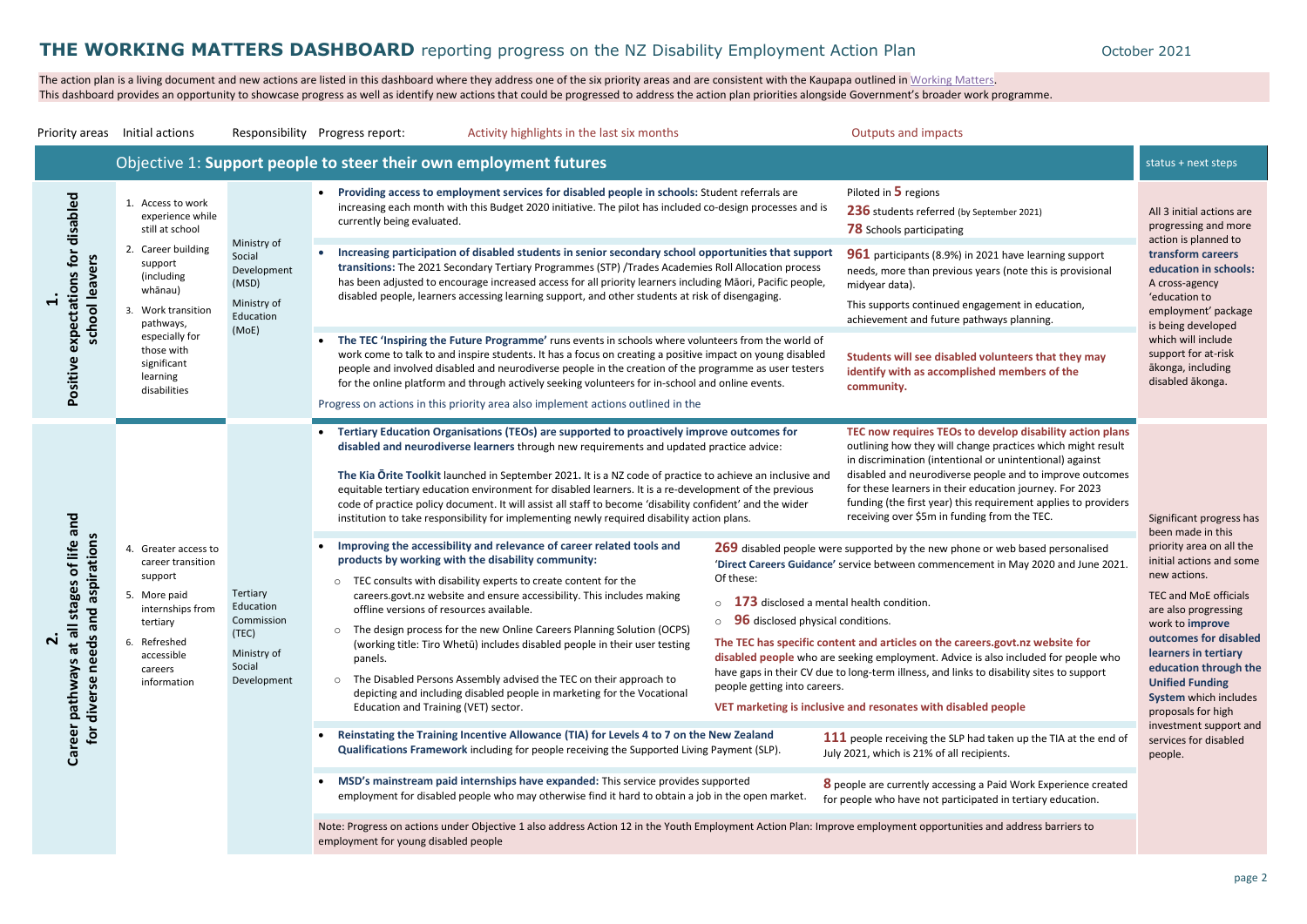Priority areas Initial actions Responsibility Progress report: Activity highlights in the last six months Cutputs and impacts

|                                                       |                                                                                                                                                                                                                                                                                                                                                                                  |                                                                                                               | Objective 2: Back people who want to work and employers with the right support                                                                                                                                                                                                                                                                                                                                                                                                                                                                                                                                                                                                                                                                                                                                                                                                                                                                                                                                                                                                                                                                                                                                                                                                                                                                                                                                                                                                                                                                                                                                                                                                                                                                                                                                                                                                                                                                                                                                                                                                                                                                                                                                                                                                                                                                                                                                                                                                                                                                                                                                                                                                                                                                                                                                                                                                                                                                                                                                                                                                                                                                                                                                                     | status + next steps                                                                                                                                                                                                                                                                                                                           |  |  |
|-------------------------------------------------------|----------------------------------------------------------------------------------------------------------------------------------------------------------------------------------------------------------------------------------------------------------------------------------------------------------------------------------------------------------------------------------|---------------------------------------------------------------------------------------------------------------|------------------------------------------------------------------------------------------------------------------------------------------------------------------------------------------------------------------------------------------------------------------------------------------------------------------------------------------------------------------------------------------------------------------------------------------------------------------------------------------------------------------------------------------------------------------------------------------------------------------------------------------------------------------------------------------------------------------------------------------------------------------------------------------------------------------------------------------------------------------------------------------------------------------------------------------------------------------------------------------------------------------------------------------------------------------------------------------------------------------------------------------------------------------------------------------------------------------------------------------------------------------------------------------------------------------------------------------------------------------------------------------------------------------------------------------------------------------------------------------------------------------------------------------------------------------------------------------------------------------------------------------------------------------------------------------------------------------------------------------------------------------------------------------------------------------------------------------------------------------------------------------------------------------------------------------------------------------------------------------------------------------------------------------------------------------------------------------------------------------------------------------------------------------------------------------------------------------------------------------------------------------------------------------------------------------------------------------------------------------------------------------------------------------------------------------------------------------------------------------------------------------------------------------------------------------------------------------------------------------------------------------------------------------------------------------------------------------------------------------------------------------------------------------------------------------------------------------------------------------------------------------------------------------------------------------------------------------------------------------------------------------------------------------------------------------------------------------------------------------------------------------------------------------------------------------------------------------------------------|-----------------------------------------------------------------------------------------------------------------------------------------------------------------------------------------------------------------------------------------------------------------------------------------------------------------------------------------------|--|--|
| employment services<br>m<br>and better<br>More        | 7. Provide security<br>for SLP and other<br>benefit recipients<br>to try work<br>8. Value diverse<br>work outcomes<br>and pathways to<br>work within MSD<br>systems<br>9. Expand specialist<br>disability<br>employment<br>services<br>10. Scale up and<br>strengthen<br>integrated health<br>and employment<br>services<br>11. Develop a<br>Diploma in<br>Employment<br>Support | Ministry of Social<br>Development<br>Ministry of<br>Health (MoH)                                              | More access to integrated employment and health services to support<br>• The Oranga Mahi programme continues to learn what works and expand:<br>people living with a health condition or disability to improve their wellbeing and<br>Here Toitū a partnership between MSD and four Primary Healthcare<br>$\circ$<br>take steps towards sustainable employment, including through:<br>Organisations. This service takes a dedicated team approach, led by Kaimanaki<br>(health navigators), with health practitioners supporting health outcomes, and a<br>Here Toitu expansion in $4$ regions. At June 2021 there had been 336<br>$\Omega$<br>dedicated MSD Case Manager providing financial and employment support. A<br>people enrolled and 107 with an employment or work readiness outcome.<br>new "Responding Early" component of the service was introduced in the Mid-<br>"E Ara E - Rise Up!" established in Auckland and "Take Charge"<br>$\circ$<br>Central region to support people who have a job but are at risk of losing it<br>expanded in Canterbury, to support young people with mental health<br>because of a health condition or disability. The aim is to help them manage their<br>conditions to find and stay in employment. At June 2021, 248 people had<br>health and wellbeing so they keep their job. MSD will be expanding these<br>been enrolled in 'take charge' and 77 had an employment or a work<br>"Responding Early" service arms to the Auckland and Canterbury regions.<br>readiness outcome.<br>Individual Placement and Support (IPS) employment services have expanded in<br>$\circ$<br>An additional $16$ FTE employment consultants in clinical mental health<br>Auckland and Counties Manukau DHB mental health services in partnership with<br>teams in Auckland.<br>MSD and the Waitemata DHB IPS prototype has been extended.<br>Expanded contracted disability employment services for disabled people (a Budget 2020<br>A new NZ Diploma in Health and Wellbeing Applied Practice<br>initiative) supported many disabled people through the extra challenges posed by COVID-19. It<br>(Level 5) in the context of Employment Support was developed in<br>helped some disabled people who were at risk of losing their job to retain employment, and it<br>partnership with the NZ Disability Support Network to be taught and<br>also placed some disabled people into essential work roles.<br>assessed by employment specialists.<br>The expanded Flexi-wage includes access for disabled people<br>In addition to the expansion of disability specific services the significant expansion of broader<br>and allows placement in part time work.<br>employment services has aimed to be more inclusive of disabled people.<br>Medical certification changes will help clients and GPs to focus<br>MSD systems are responsive to the needs of disabled clients. MSD will no longer require<br>people to provide medical certificates at fixed review periods. Under the new process a client's<br>on pathways to wellbeing and employment and not on<br>health practitioner will have more flexibility to recommend the time between medical reviews.<br>bureaucratic processes. |                                                                                                                                                                                                                                                                                                                                               |  |  |
| yers<br>emplo<br>support for<br>4.<br>Information and | 12. Raise the<br>visibility of<br>disabled people<br>as a talent pool<br>13. Public Service<br>Leads by<br>example<br>14. Develop regional<br>employer hubs<br>15. Develop and<br>expand<br>partnerships with<br>employers to<br>improve<br>disability<br>employment                                                                                                             | Ministry of Social<br>Development<br>Ministry of<br><b>Business</b><br>Innovation and<br>Employment<br>(MBIE) | The Lead Work Programme continues to support the Public Sector<br>to be an inclusive employer. Highlights include:<br><b>C</b> Lead Toolkit<br>442 public servants have attended Accessibility<br>o monthly training on the Accessibility Charter<br>Charter training since it commenced.<br>disabled people<br>o the establishment of an internship coordinator role in February<br>So far the disability internship coordinator has<br>2021 to support disabled students to access public sector internship<br>established relationships with $15$ tertiary education<br>and graduate programmes and support the managers of these<br>providers, 37 state sector programmes and 50<br>programmes to be more accessible and inclusive<br>disabled students.<br>new guidelines on reasonable accommodation and advice on<br>$\circ$<br>retaining disabled staff are on the MSD website<br>We Enable Us (an all of government employee<br>network) has launched new Strategy and Action Plan<br>innovative practice and disability awareness packages in the Public<br>$\circ$<br>resources for disabled people in the Public Service.<br>Service will be shared on the MSD website and through the Lead<br>Toolkit Champions Group.<br>Note: the employment action plans being developed for<br>Exploring job expos that showcase how employers can support disabled people and people with<br>other intersecting population groups are also considering<br>health conditions. MSD plans to work in partnership with employers already contracted by, or using<br>options for working more closely with industry organisations<br>services of, MSD to support disabled employees. This Oranga Mahi initiative aims to bring clients and<br>and employers to create more inclusive labour markets, and<br>employers together to learn and share knowledge of what sorts of working arrangements work best.<br>to raise visibility of the underutilised talent pool amongst<br>MSD will then connect up with regional partners and use their networks to set up these expos.<br>disabled people including: tāngata whaikaha, Pacific people,<br>wāhine, former refugees, recent migrants and other ethnic<br>communities and older and younger people.                                                                                                                                                                                                                                                                                                                                                                                                                                                                                                                                                                                                                                                                                                                                                                                                                                                                                                                                                                               | One of the 4 initial<br>actions is progress<br>well. Other actions<br>being explored.<br>There is an<br>opportunity to do<br>more in partners!<br>with employer<br>networks. This ma<br>highlighted throug<br>ALMP review (see<br>priority area 6) and<br>could involve build<br>on existing employ<br>networks and MSD<br>industry partnersh |  |  |

All 5 initial actions are progressing well.

MSD is also working on legislation to extend the period SLP recipients can work more than 15 hours a week from 6 months to 2 years.

The National IPS Steering Group are planning a rōpū to explore IPS practices from te ao Māori, and develop a Tikanga framework for IPS in kaupapa Māori mental health services– supported by MoH and MSD. And further expansion of IPS services is being considered.

One of the 4 initial actions is progressing well. Other actions are being explored.

**There is an opportunity to do more in partnership with employer networks.** This may be highlighted through the ALMP review (see priority area 6) and could involve building on existing employer networks and MSD's industry partnerships.